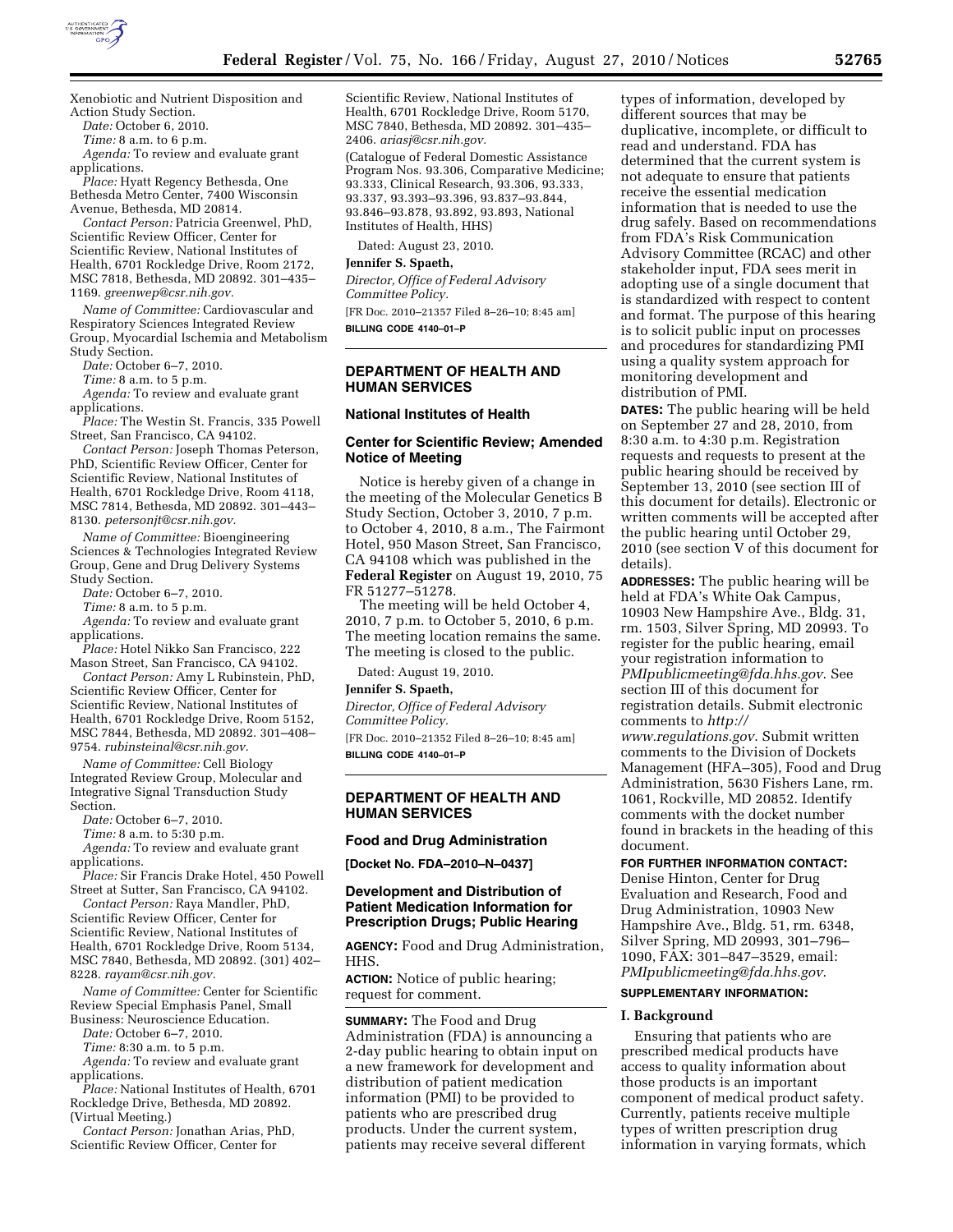complicates information accessibility and comprehension. The types of written prescription drug information include:

• *Consumer Medication Information*  (CMI) is written information about prescription drugs developed by organizations or individuals other than a drug manufacturer that is intended for distribution to consumers at the time of drug dispensing. The information is not FDA reviewed or approved and is voluntarily distributed by pharmacies to consumers (Ref. 1).

• A *Patient Package Insert* (PPI) is patient labeling that is part of the FDAapproved prescription drug labeling. PPIs are developed by the manufacturer, approved by FDA, and are required to be dispensed with specific products or classes of products (i.e., oral contraceptives and estrogen-containing products). Other PPIs are submitted to FDA voluntarily by the manufacturer and approved by FDA, but their distribution is not mandated.

• A *Medication Guide* is also patient labeling that is part of the FDAapproved prescription drug labeling. Medication Guides are required for certain drugs ''that pose a serious and significant public health concern'' (see 21 CFR part 208). Medication Guides are developed by the manufacturer, approved by FDA, and are required to be given to patients each time the medication is dispensed.

By objective measures, current systems for providing high quality, easily accessible prescription medication information to patients have failed. For example, an evaluation of CMI in 2008 showed that while 94 percent of consumers receive CMI with new prescriptions, only 75 percent of CMI received met even minimum criteria for usefulness (Ref 2.). FDA presented these concerns to the RCAC at a February 26 and 27, 2009 meeting. That committee recommended that FDA adopt a standard, single document for communicating essential information about prescription drugs to replace CMI, PPIs, and Medication Guides. FDA is engaged in a collaborative effort to explore this recommendation.

The major challenges in providing patients with quality prescription drug information are as follows: (1) Development of uniform, evidencebased content and format standards for PMI, including that the PMI contains the essential information about the drug, and is accurate, balanced, comprehensible, and accessible; (2) identification and assessment of mechanisms to ensure that PMI meets these standards; and (3) identification and assessment of mechanisms to

ensure that the PMI reaches its target audience. This public hearing is intended to focus primarily on issues 2 and 3, and related issues, while the first issue is being addressed separately, as discussed in the following paragraphs.

There are two key limitations that underpin FDA's expectations for how improvements in providing patient information might be structured. First, although one approach could include FDA review and approval of all PMI prior to distribution, FDA recognizes that this may not be feasible given FDA's resource constraints and the potential volume of products that will require PMI (perhaps as many 22,000 if counting all innovator and generic products). Second, based on FDA's compliance and enforcement experience in a variety of program areas, including professional labeling, manufacturing, and clinical trials, FDA recognizes that relying primarily or exclusively on retrospective Agency evaluations and inspections may not be an optimal approach to providing assurance that PMI meets format and content standards prior to distribution to patients. For these reasons, FDA is interested in exploring an approach centered on effective processes for PMI development and distribution and process controls for a PMI implementation program. With a system in place that assures high quality PMI, FDA believes that development of PMI by the manufacturer would be more efficient and fulfill the information needs of patients.

Such an approach for PMI would provide manufacturers with a quality framework for developing, distributing, and amending PMI and would facilitate continual improvement of PMI. FDA envisions that this approach would provide assurance that manufacturers have implemented the following: (1) Effective procedures for developing PMI that reflect quality standards for PMI content and format, for ensuring appropriate distribution, and for ensuring PMI revision if necessary; (2) mechanisms to monitor whether these procedures are being followed; and (3) mechanisms to implement process changes as needed.

Because it will take a substantial amount of time to transition from the existing system to the use of a standard, single document for PMI, FDA is also seeking public input on a potential structure and challenges and solutions for a step-wise transition to a new PMI paradigm.

As described in the explanation of major challenges earlier in this document, FDA is also continuing its efforts and seeking additional

information to identify and assess the development of format and content standards for PMI as a standard, single document. With input from the following sources FDA has developed three draft PMI prototypes to be used in consumer testing:

(1) FDA's RCAC meeting (Ref. 3); (2) a public workshop held on September 24 and 25, 2009 (available at *[http://www.fda.gov/Drugs/NewsEvents/](http://www.fda.gov/Drugs/NewsEvents/ucm168106.htm)  [ucm168106.htm](http://www.fda.gov/Drugs/NewsEvents/ucm168106.htm)*); and

(3) an expert panel meeting convened by the Brookings Institute on July 21, 2010 (available at *[http://](http://www.brookings.edu/events/2010/0721_CMI.aspx) [www.brookings.edu/events/2010/](http://www.brookings.edu/events/2010/0721_CMI.aspx) 0721*\_*[CMI.aspx](http://www.brookings.edu/events/2010/0721_CMI.aspx)*),1

Based on public comment (75 FR 23775, May 4, 2010) and expert panel input, FDA is also finalizing the design of the consumer testing study for the prototypes (available on the Internet at *[http://edocket.access.gpo.gov/2010/pdf/](http://edocket.access.gpo.gov/2010/pdf/2010-10359.pdf) [2010-10359.pdf](http://edocket.access.gpo.gov/2010/pdf/2010-10359.pdf)*). Consumer testing will begin when the final study design is approved by the Office of Management and Budget. The results of this study will inform FDA of the usefulness and parameters of various format options for patient information documents. FDA is interested in any formal research conducted on this topic and encourages submission to this docket. See section III of this document for details on how to register and or participate in the meeting. See section V of this document for details on how to post comments to the docket.

## **II. Scope of the Hearing**

FDA is particularly interested in seeking input on the following issues:

(1) How can we best ensure PMI quality and compliance with content and format criteria?

• What are the elements that should be addressed with a quality system approach, or other type of system, to ensure PMI quality?

• What functions and procedures should be the responsibility of manufacturers (e.g., PMI development, consumer testing, marketplace surveillance)?

• What functions and procedures should be FDA's responsibility (e.g., surveillance, audit, enforcement)?

• Are there a subset of products that should receive more regulatory scrutiny than would be provided by an approach that relies heavily on manufacturers implementing and monitoring the adequacy of procedures for generating PMI content (i.e., types of products for

<sup>1</sup>FDA has verified the Web site address, but FDA is not responsible for any subsequent changes to the Web site after this document publishes in the **Federal Register**.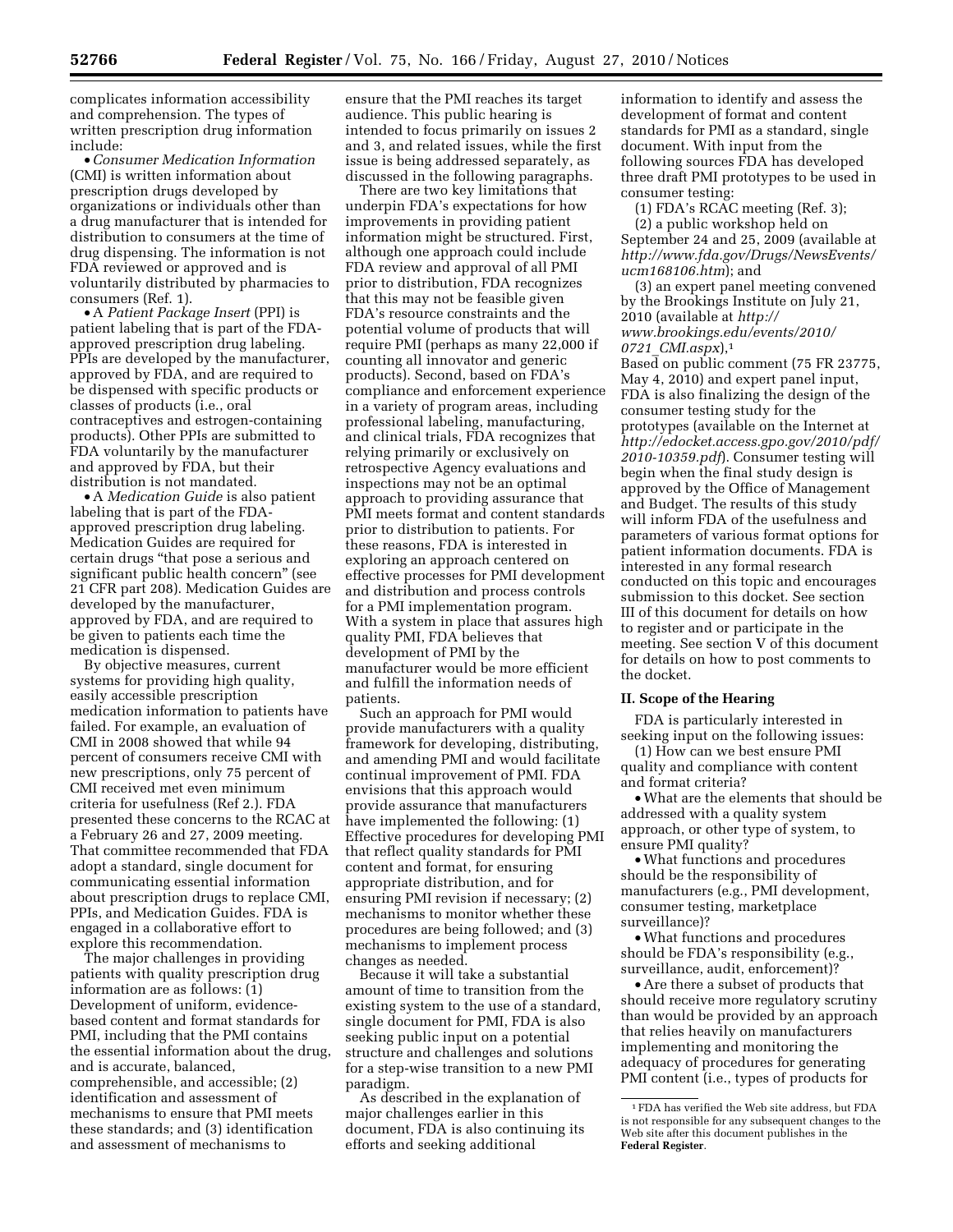which PMI should be prospectively reviewed and approved by FDA before use)? If so, what categories of drugs might be included in this subset? What other approaches to ensuring quality should be considered for drugs in this subset?

• At what time-point should evaluation of the PMI be initiated and how often should it be repeated?

(2) *What are the components of an effective framework for ensuring patient access to PMI?* 

• Who should be responsible for processes to ensure distribution of PMI?

• What types of processes are needed to ensure distribution of PMI? For example, should there be a process or system to monitor patient receipt of PMI?

• How can we ensure adequate distribution of PMI while minimizing disruption to health care delivery processes (e.g., medical practice, pharmacy practice)?

• Are there situations where the distribution of PMI would not be appropriate (e.g., for medications administered by a health care professional in an inpatient or outpatient setting, dialysis unit, oncology setting, or operating room)?

• Should there be a centralized repository for all PMI? If so, how might a repository be implemented and maintained to ensure the integrity and sustainability of the repository? Are there relevant, existing systems that could serve as a business model for a central PMI repository?

(3) *What approaches should be considered to ensure that FDA can rapidly move from the current system to a new PMI paradigm?* 

• How might the existing framework be phased if a new framework is phased in?

• How should a new PMI system be applied to generic drugs?

(4) *What accommodations might be needed to ensure that PMI is accessible to special populations (e.g., elderly, children, those with low literacy, the visually impaired)?* 

# **III. How to Register and/or Participate in the Public Hearing**

FDA is seeking input from a broad group of stakeholders, including interested prescribers, pharmacists, other health care professionals, consumers, pharmacies, CMI developers, publishers, industry, and any other interested parties. FDA's Conference Center at the White Oak Campus is a Federal facility with security procedures and limited seating. Attendance is free and will be on a firstcome, first-served basis. To register for

the public hearing, email your registration to

*[PMIpublicmeeting@fda.hhs.gov](mailto:PMIpublicmeeting@fda.hhs.gov)*. Registration information should include registrant name, company or organization, address, phone number, and email address. Because seating is limited, FDA may limit the numbers of participants from each organization. Registrants will receive confirmation once they have been accepted for participation in the workshop. Onsite registration on the day of the hearing will be based on space availability on the day of the event starting at 7:30 a.m. If registration reaches maximum capacity, FDA will post a notice closing meeting registration for the hearing at *[http://www.fda.gov/Drugs/NewsEvents/](http://www.fda.gov/Drugs/NewsEvents/ucm219716.htm)  [ucm219716.htm](http://www.fda.gov/Drugs/NewsEvents/ucm219716.htm)*.

Individuals who wish to present at the public hearing must register on or before September 13, 2010, through the email *[PMIpublicmeeting@fda.hhs.gov](mailto:PMIpublicmeeting@fda.hhs.gov)*, and state this intention on their notice of participation. An abstract of the presentation along with slides are due on September 17, 2010. You must provide complete contact information, including name, title, affiliation, address, email, and phone number. In section II of this document, FDA has included questions for comment. You should identify by number each question you wish to address in your presentation, so that FDA can consider that in organizing the presentations. FDA will do its best to accommodate requests to speak, and will determine the amount of time allotted to each presenter and the approximate time that each oral presentation is scheduled to begin. An agenda will be available approximately 1 week before the hearing at *[http://www.fda.gov/Drugs/](http://www.fda.gov/Drugs/NewsEvents/ucm219716.htm) [NewsEvents/ucm219716.htm](http://www.fda.gov/Drugs/NewsEvents/ucm219716.htm)*.

If you need special accommodations because of disability, please contact Denise Hinton (see **FOR FURTHER INFORMATION CONTACT**) at least 7 days before the hearing.

A live webcast of this hearing will be viewable at *[https://](https://collaboration.fda.gov/p15d109272010/)  [collaboration.fda.gov/p15d109272010/](https://collaboration.fda.gov/p15d109272010/)*  on September 27 and *[https://](https://collaboration.fda.gov/p15d209272010/) [collaboration.fda.gov/p15d209272010/](https://collaboration.fda.gov/p15d209272010/)*  on September 28. If you have never attended an Adobe® Acrobat® ConnectTM Pro meeting before, test your connection at *[https://](https://collaboration.fda.gov/common/help/en/support/meeting_test.htm)  [collaboration.fda.gov/common/help/en/](https://collaboration.fda.gov/common/help/en/support/meeting_test.htm) [support/meeting](https://collaboration.fda.gov/common/help/en/support/meeting_test.htm)*\_*test.htm*. For a quick overview, go to *[http://www.adobe.com/](http://www.adobe.com/go/connectpro_overview) [go/connectpro](http://www.adobe.com/go/connectpro_overview)*\_*overview*.

### **IV. Notice of Hearing Under Part 15**

The Commissioner of Food and Drugs is announcing that the public hearing will be held in accordance with part 15

(21 CFR part 15). The hearing will be conducted by a presiding officer, who will be accompanied by senior management from the Office of the Commissioner, the Center for Drug Evaluation and Research, and the Center for Biologics and Research.

Under § 15.30(f), the hearing is informal and the rules of evidence do not apply. No participant may interrupt the presentation of another participant. Only the presiding officer and panel members may question any person during or at the conclusion of each presentation. Public hearings under part 15 are subject to FDA's policy and procedures for electronic media coverage of FDA's public administrative proceedings (part 10, subpart C (21 CFR part 10, subpart C)). Under § 10.205, representatives of the electronic media may be permitted, subject to certain limitations, to videotape, film, or otherwise record FDA's public administrative proceedings, including presentations by participants. The hearing will be transcribed as stipulated in § 15.30(b) (see section VI of this document). To the extent that the conditions for the hearing, as described in this notice, conflict with any provisions set out in part 15, this notice acts as a waiver of those provisions as specified in § 15.30(h).

#### **V. Comments**

Regardless of attendance at the public hearing, interested persons may submit to the Division of Dockets Management (see **ADDRESSES**) either electronic or written comments. It is only necessary to send one set of comments. It is no longer necessary to send two copies of mailed comments. Identify comments with the docket number found in brackets in the heading of this document. To ensure consideration, submit comments by October 29, 2010. Received comments may be seen in the Division of Dockets Management between 9 a.m. and 4 p.m., Monday through Friday.

#### **VI. Transcripts**

Please be advised that as soon as a transcript is available, it will be accessible at *[http://](http://www.regulations.gov) [www.regulations.gov](http://www.regulations.gov)*. It may be viewed at the Division of Dockets Management (HFA–305), Food and Drug Administration, 5630 Fishers Lane, rm. 1061, Rockville, MD. A transcript will also be available in either hardcopy or on CD–ROM, after submission of a Freedom of Information request. Written requests are to be sent to Division of Freedom of Information (HFI–35), Office of Management Programs, Food and